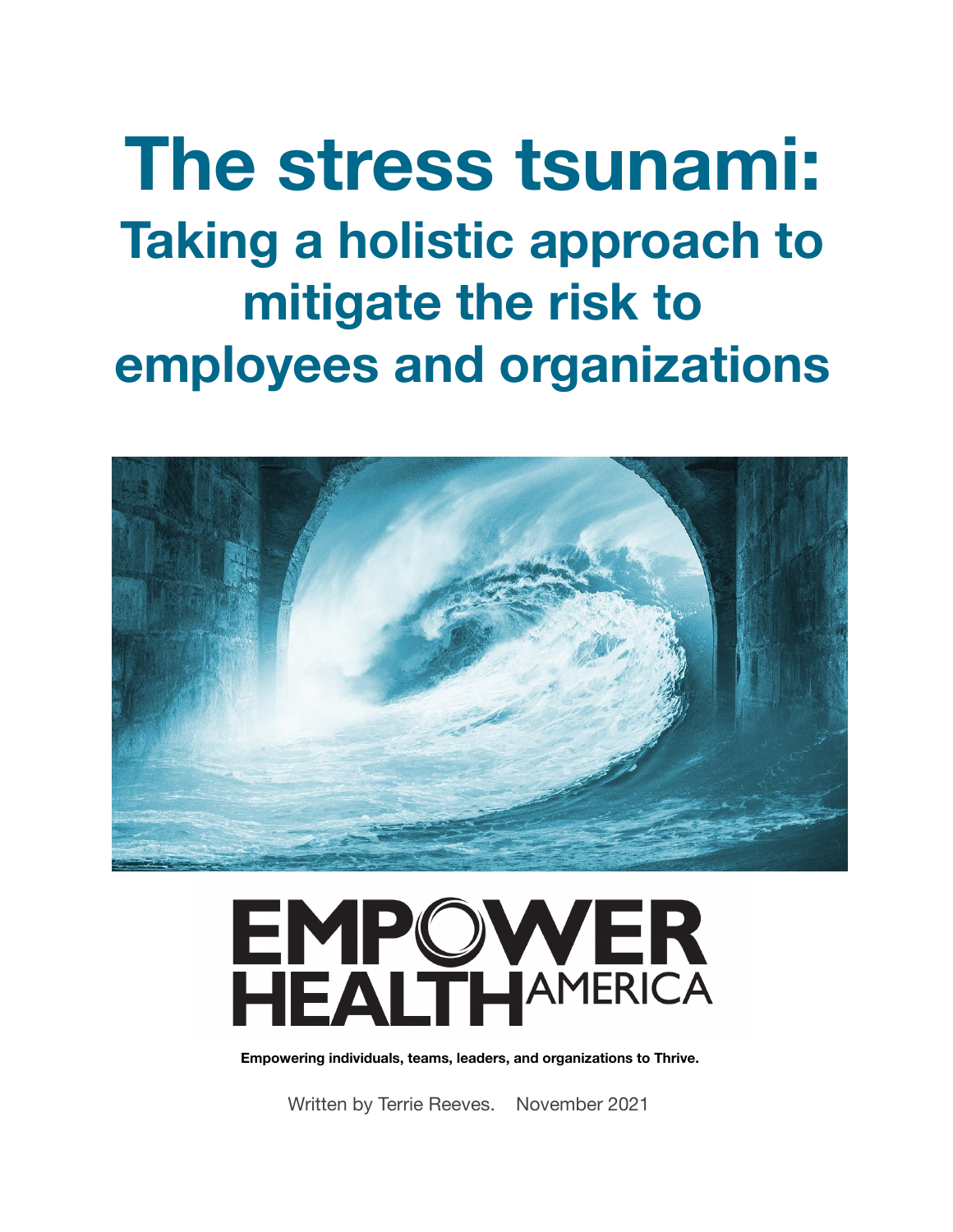#### **OVERVIEW**

*This paper unpacks the complex subject of stress in the workplace and its impact on individuals and organizations. Learn the difference between good stress "Eustress" and bad stress "Chronic stress", and how bad stress impacts an individual's health, wellbeing, and performance. Discover factors within organizations that cause stress and the damage that occurs if those factors aren't identified and mitigated. Find out how organizations identify what action to take and what they are doing to alleviate the damaging impact of stress. The data validating the impact of stress is undeniable, so forward-thinking organizations are not waiting for the storm they are preparing for it.* 

tress is not a new organization challenge. Stress was featured on the front cover of Time magazine in 1986 as America's #1 health problem, and in 1992, a United Nations Report labeled job stress "The 20th Century Disease" ("America's Health," n.d.). A few years later the World Health Organization said stress had become a "Worldwide Epidemic" ("Workplace stress," n.d.) Yet, despite all the media coverage and data validating the impact that stress has on companies, no one has a cure. Stress is a complex problem, especially in multifaceted systems, and COVID-19 has put an additional burden on employees and their organizations. At best some businesses are providing bandaid solutions, which is like sending someone home after a heart attack with a bottle of aspirin.



**Diagnosing stress and developing strategies that work requires a holistic deeper dive.** This white paper will highlight the negative impact of turning a blind eye to stress and provide a comprehensive overview of the factors causing it. After offering a better understanding of different types of stress and its impact on individuals and organizations, this paper proposes a change management check list for organizations to use to assess their culture. The conclusion provides training recommendations that progressive organizations offer that reduce the negative impact of stress and drive longterm business sustainability.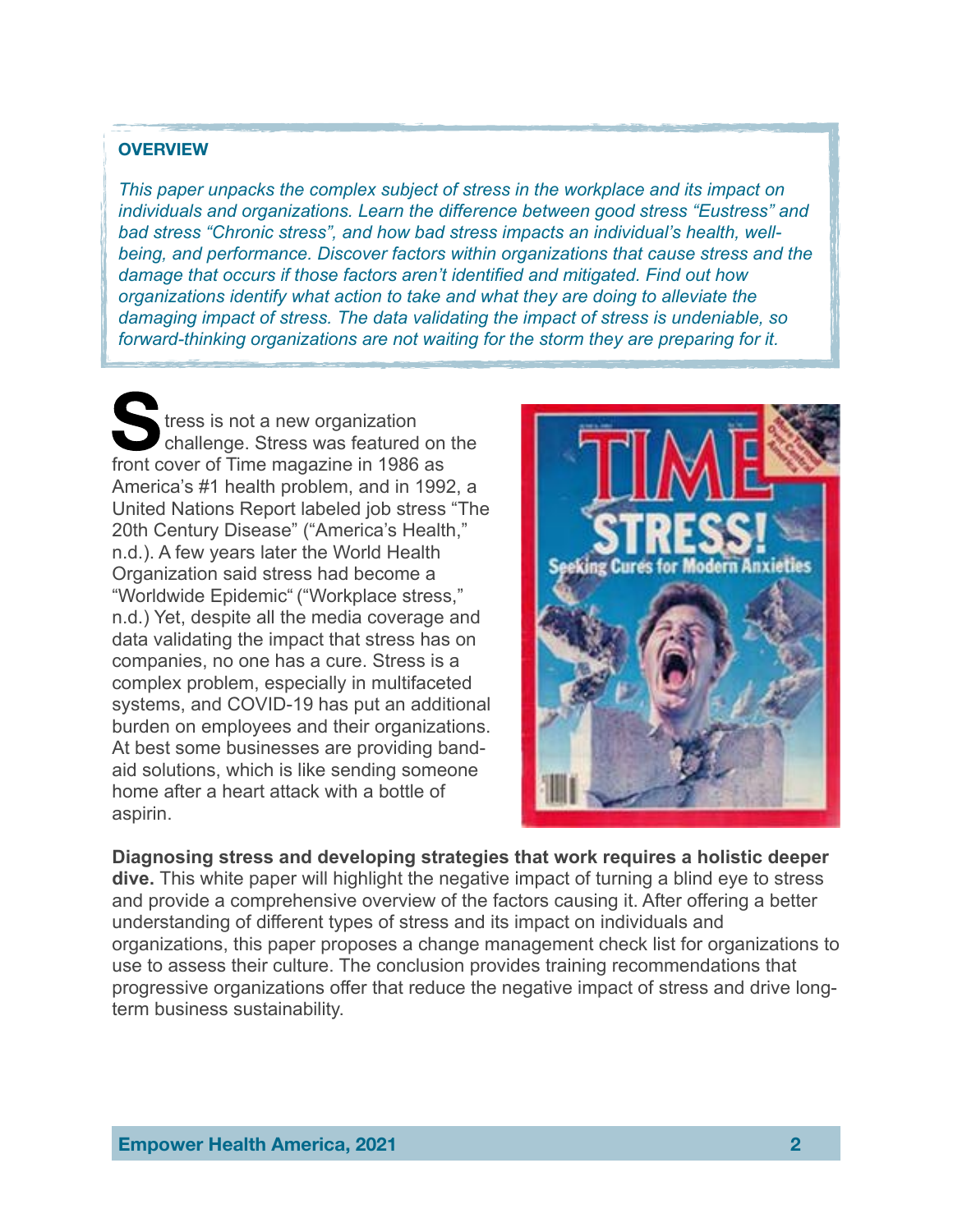# **The Impact of Stress in Today's Workplace**

Evans, 2021). Meanwhile, work is the third largest contributor to streaccording to the American Psychological Association ("Stress research"). These two facts provide a compelling reason for organizations to about stress a (Evans, 2021). Meanwhile, work is the third largest contributor to stress, according to the American Psychological Association ("Stress research," n.d.). These two facts provide a compelling reason for organizations to care about stress and their employees. In addition, workplace stress continues to mount. In a 2018 Korn Ferry survey of nearly 2,000 professionals:

! 76% of respondents said stress at work has had a negative impact on their

personal relationships

- 66% said they had lost sleep due to work stress
- ! 16%, "a small but significant number," had to quit a job due to stress

Workers who are stressed are more likely to be unhealthy, poorly motivated, less productive and more accident prone at work. All this means their organizations are less likely to be successful in a competitive market (Sahoo, 2016, p. 1). To quantify the impact of stress, many cite a statistic from the American Institute of Stress suggesting stress costs American businesses \$300,000 billion per year, "including costs related to stress-related accidents, absenteeism, employee turn- over, diminished productivity, and direct medical, legal, and insurance costs" ("Stress and health," 2017).

Globalization and digital transformation are also adding stress burden to individuals and organizations. Workers are facing a deluge of

different communications and are increasingly distracted by the demands of technological innovation. This is also impacting staff productivity and mental health (Digital communication tools, n.d.).

**This data does not look promising for a world hit by COVID-19, where reliance on technology is at an alltime high.** But, if stress was like a tidal wave buffeting the American workforce before 2020, the global pandemic hit like a tsunami. Changes to the way we work have only exacerbated the highly pervasive problem of stress and its impact on employees and organizations.

Even employees were connecting stress to their suffering mental health as seen in Figure 1. In a 2021 Mental Health America report addressing workplace







stress, one in four of the employees surveyed were experiencing "more severe signs of

**Empower Health America, 2021 3 3**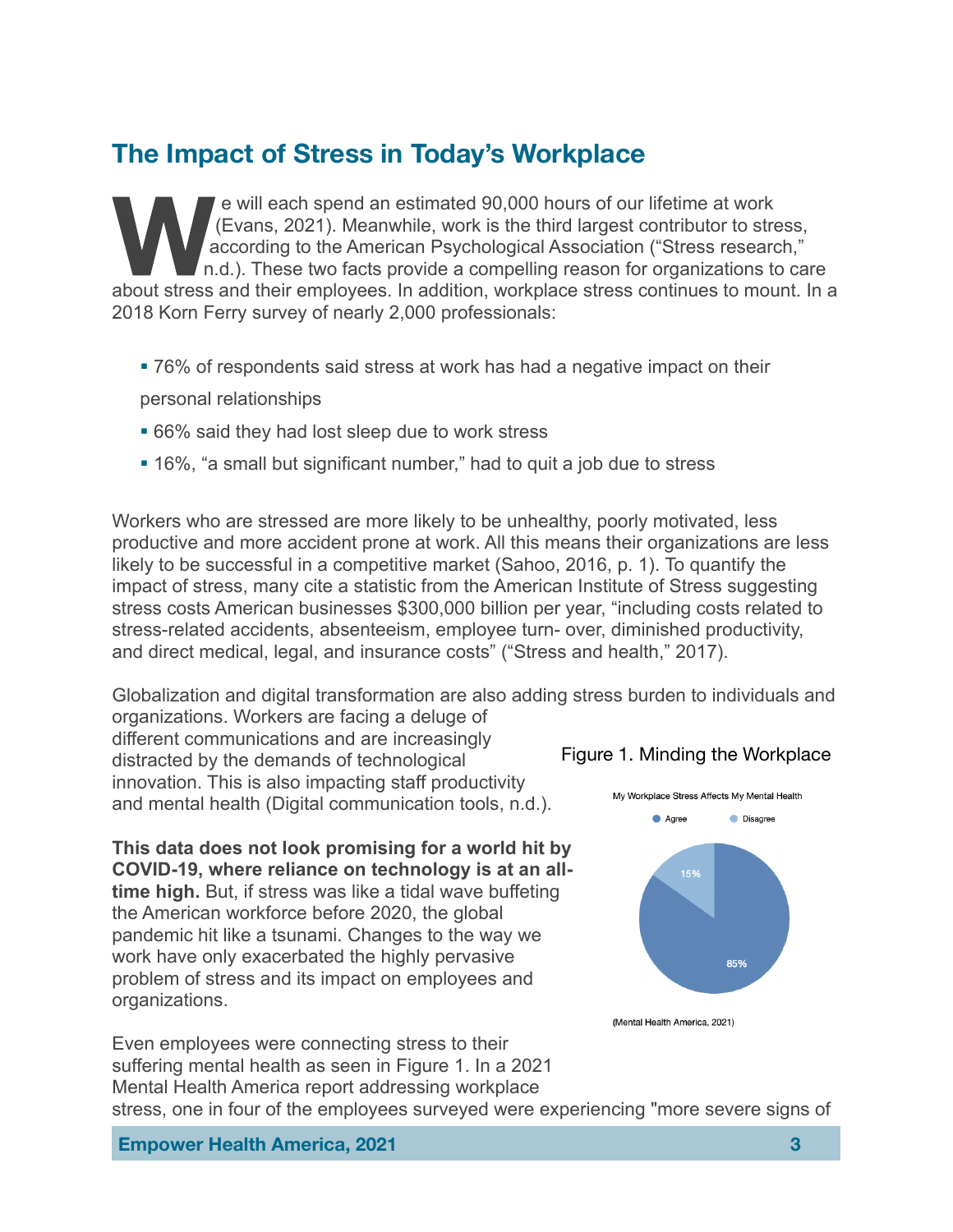burnout, including reduced professional efficacy and cynicism towards coworkers and their jobs" (p. 1). Additionally, in a September 2021 Harris Poll along with the American Psychological Association (APA):

! More than half (56%) of the nearly 115,000 respondents reported their stress was

higher than before the pandemic.

- **.** The pandemic itself was "a significant source of stress" for 78%
- **.** 35% were more depressed since the start of the pandemic
- ! 31% said their stress about their own mental health is increasing ("The great

awakening," 2021)

This is only a small sampling of mounds of research and data affirming unmanageable stress's devastating impact on individuals and organizations. So, what can be done about this complex problem? First, let's examine further what we mean by stress in the workplace context.

## **What is stress?**

**Not all stress is created equal.** As Fink (2016) noted, "stress has a different meaning for different people under different conditions. A working definition of atrees that fite many human eituations is a condition in whi stress that fits many human situations is a condition in which an individual is aroused and made anxious by an uncontrollable aversive challenge" (p. 4).

Good stress or "Eustress" is short-term and can inspire, increase energy and focus, as well as enhance performance. Eustress can motivate people to accomplish things that

push them outside of their comfort zones (i.e., learning a new skill, managing a conflict, facilitating a training). But, for eustress to have a positive impact, the person must believe they have the tools and support to overcome the challenges caused by the stress.

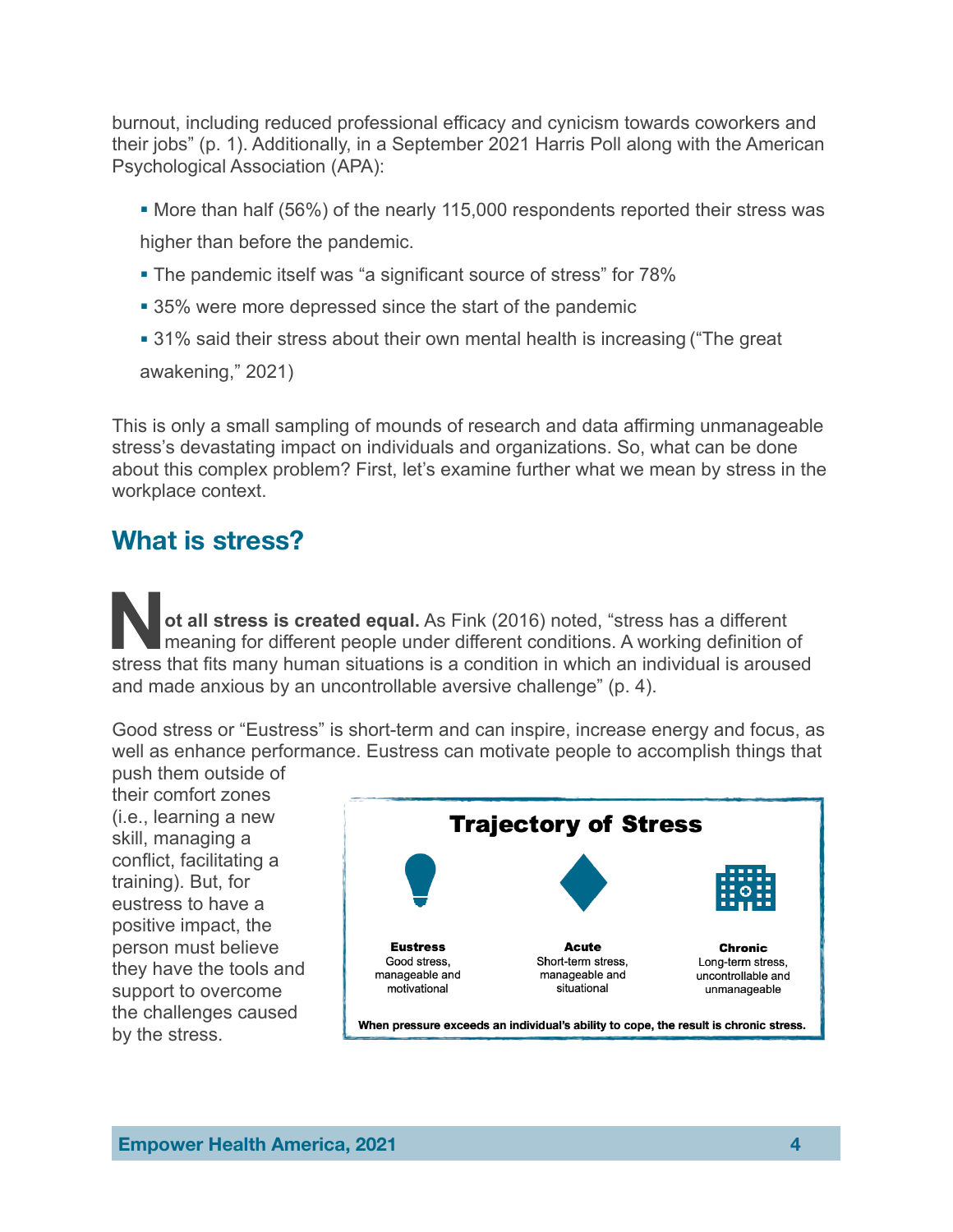# **When does stress take a wrong turn?**

**S**hort-term or infrequent episodes of stress aren't what pose a risk. Instead, the concern is when stressful situations go unresolved and the body stays in a constant state of activation. The stress from lack of resolution increases wear and tear on biological systems. Ultimately, fatigue sets in which compromises the body's ability repair and defend itself causing serious consequences.

A Centers for Disease Control and Prevention (CDC) report on stress cites a telling observation by the St. Paul Fire and Marine Insurance Co.: "Problems at work are more strongly associated with health complaints than are any other life stressormore so than even financial problems or family problems" ("Stress...at work," n.d.).

#### **5 Stages of Stress**

**Alarm** — fight, flight, or freeze **Resistance** — body trying to return to a normal state **Coping** — behavior used to recover **Adapting** — behavior when recovery time not taken **Burnout** — stuck in a heightened state of stress

("The five stages," 2019)

This is reflected also in a Journal of Occupational and Environmental Medicine finding that "health care expenditures are nearly 50% greater for workers who report high levels of stress" (as cited in "Stress…at work," n.d.).

Unmanaged stress is like an afternoon rainstorm that turns into a tsunami. Without the ability to successfully navigate the five stages of stress, individuals suffer its long-term impact which contributes to unhealthy coping habits, chronic conditions, burnout, mental health issues, and even death ("Psychosocial and organizational," n.d.).

## **Working on work stress**

Job stress is the harmful physical and emotional responses that occur when the requirements of the job do not match the capabilities, resources, or needs of the worker.

**The concept of job stress is often confused with challenge, but these concepts are not the same.** Challenge energizes us psychologically and physically, and it motivates us to learn new skills and master our jobs. When a challenge is met, we feel relaxed and satisfied. Thus, being challenged is an important ingredient for healthy and productive work. Even acute stress, which is triggered by short-term situations, is not the primary culprit. Rather, the damage becomes significant when a person loses hope, and becomes unable to manage the mental, emotional, or physical impact of stress. This stress often occurs over time at work and is referred to as bad or chronic stress.

**Empower Health America, 2021 5 12.1 <b>5 5**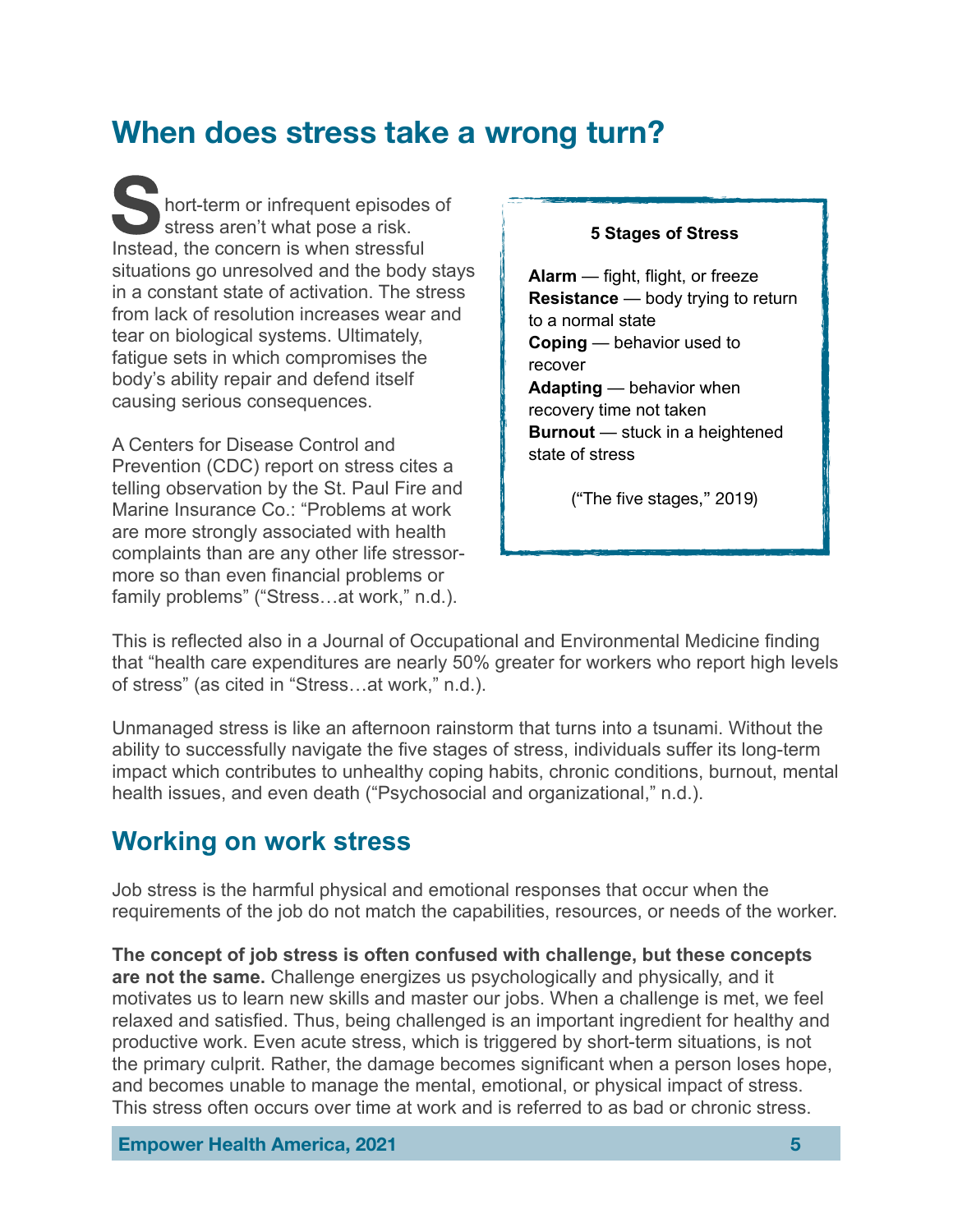Table 1 lists common indicators within three main categories to serve as a diagnostic chart.

### Table 1. Common Indicators of Stress

| <b>Behavioral</b>                             | <b>Physical</b>           | <b>Emotional/Cognitive</b>    |
|-----------------------------------------------|---------------------------|-------------------------------|
| Smoking, caffeine, alcohol,<br>and drug abuse | Muscle tension            | <b>Attitude</b>               |
| Overeating                                    | Fatigue                   | Mood                          |
| Poor dietary habits                           | Weight gain               | <b>Motivation</b>             |
| Decreased libido                              | Sleep disorder            | Self esteem                   |
| Inappropriate behavior                        | Gastrointestinal problems | Self efficacy                 |
| Withdrawal                                    | Ulcers                    | Judgement                     |
| Disengagement                                 | Higher blood pressure     | <b>Decision making</b>        |
| Low energy                                    | Cardiovascular disease    | Concentration                 |
|                                               | Musculoskeletal disorders | <b>Memory</b>                 |
|                                               | Immune dysfunction        | Anxiety and irritability      |
|                                               | Cancer                    | <b>Burnout and depression</b> |
|                                               |                           | Psychological disorders       |
|                                               |                           | <b>Suicide</b>                |

Helping employees avoid states of chronic stress is in the organization's best interest. A stressed out workforce has a damaging impact on the organization as seen in Table 2.

### Table 2. The Organizational Impact of Work Stress

| 1. Job Satisfaction | 5. Well-being              | 9. Short and long-term disability |
|---------------------|----------------------------|-----------------------------------|
| 2. Turnover         | 6. Productivity            | 10. Healthcare cost               |
| 3. Absenteeism      | 7. Turnover                | 11. Company reputation            |
| 4. Presenteeism     | 8. Injuries and litigation |                                   |

(Glazer & Liu, 2017; "Psychosocial and organizational," n.d.; "What is stress," n.d.; "Workplace stress: A silent," n.d)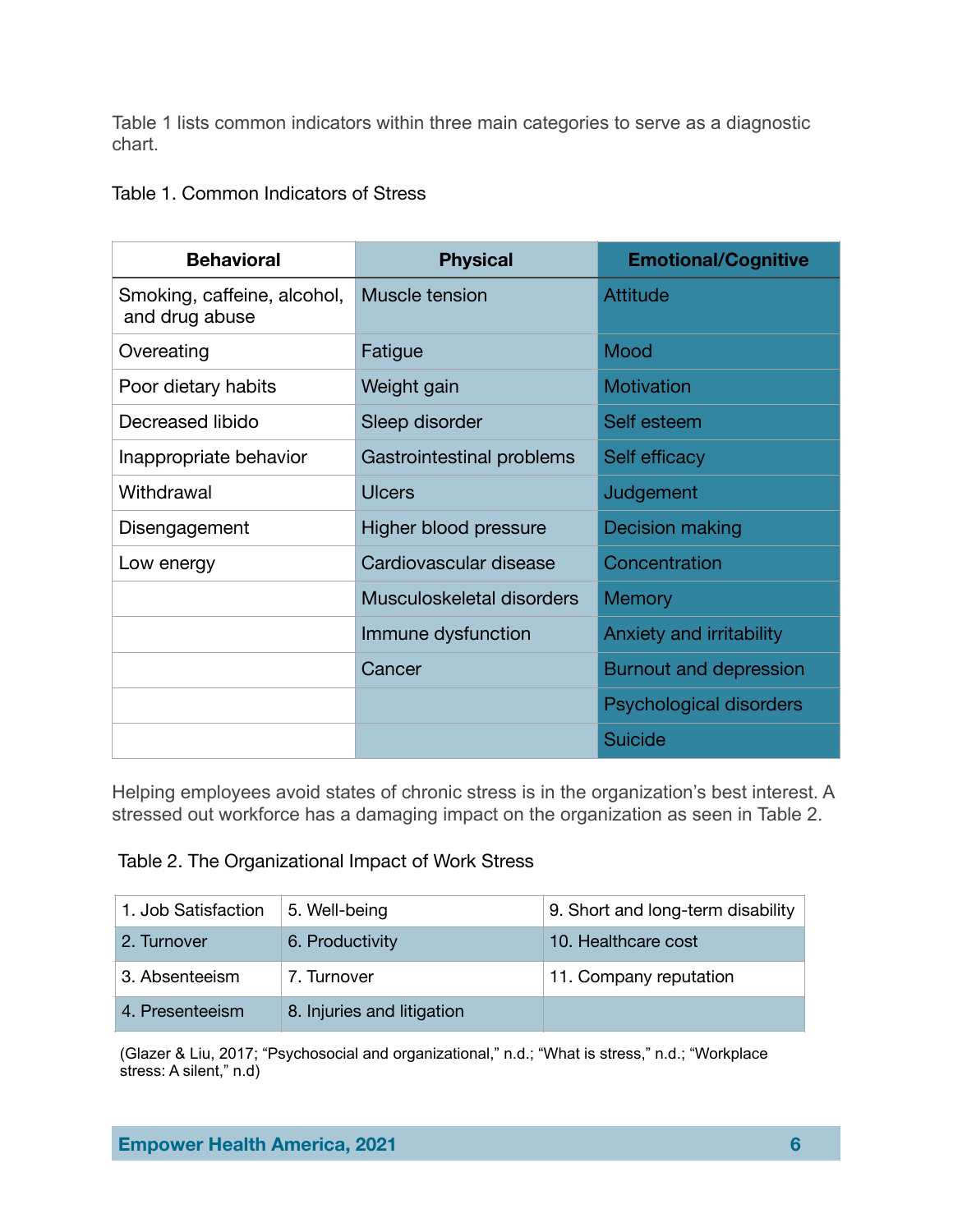# **Factors Driving Stress in the Workplace**

**B**efore we look at what can be done to mitigate the impact of stress on human lives and the corporate bottom line, let's examine factors driving job stress. In doing this it is important to recognize factors that are psychosocial (the person and his or her relationships with others) and those that are more tied to the work environment and work processes (Glazer & Liu, 2017). The 12 factors impacting stress in the workplace depicted in Table 3 have also been further exacerbated by COVID-19.

### Table 3. Factors Impacting Stress in the Workplace

| <b>Factor</b>                               | <b>Cause of Stress</b>                                                                                                                                                                                                                                                  | <b>Exacerbated by COVID-19</b>                                                                                                                                                                  |
|---------------------------------------------|-------------------------------------------------------------------------------------------------------------------------------------------------------------------------------------------------------------------------------------------------------------------------|-------------------------------------------------------------------------------------------------------------------------------------------------------------------------------------------------|
| 1. Job Content                              | Lack of variety, uninspiring and<br>monotonous work, job misalignment, and<br>unpleasant tasks                                                                                                                                                                          |                                                                                                                                                                                                 |
| 2. Workload                                 | Too much or too little to do, time pressures,<br>deadline overload and lack of work<br>predictability                                                                                                                                                                   | Too much or too little to do, time<br>pressures, deadline overload and<br>lack of work predictability                                                                                           |
| 3. Working hours                            | Long hours, and erratic and inflexible                                                                                                                                                                                                                                  | Long hours, and erratic and<br>inflexible                                                                                                                                                       |
| 4. Participation<br>and control             | Lack of participation in decision making i.e.:<br>work design and process, work environment,<br>hours and pace of work, policies and<br>procedures needed to manage change and<br>disruption                                                                            | Lack of participation in decision<br>making i.e.: work design and<br>process, work environment, hours<br>and pace of work, policies and<br>procedures needed to manage<br>change and disruption |
| 5. Career<br>development,<br>status and pay | Lack of recognition and advancement<br>opportunities, under or over promoted,<br>unclear or unfair performance process, being<br>under or over skilled, lack of job security                                                                                            | Lack of job security                                                                                                                                                                            |
| 6. Role in<br>organization                  | Lack of role clarity, unclear job<br>responsibilities, conflicting demands,<br>responsibility of managing people and their<br>problems                                                                                                                                  | Lack of role clarity, unclear job<br>responsibilities, conflicting<br>demands, responsibility of<br>managing people and their<br>problems                                                       |
| 7. Interpersonal<br>relationships           | Poor work relationships, lack of support from<br>supervisor and coworkers, discrimination<br>and harassment, isolation and solitary work,<br>lack of social interaction and support,<br>customer pressures, and no procedures for<br>dealing with problems and conflict | Lack of support from supervisor<br>and coworkers, isolation and<br>solitary work, lack of social<br>interaction and support                                                                     |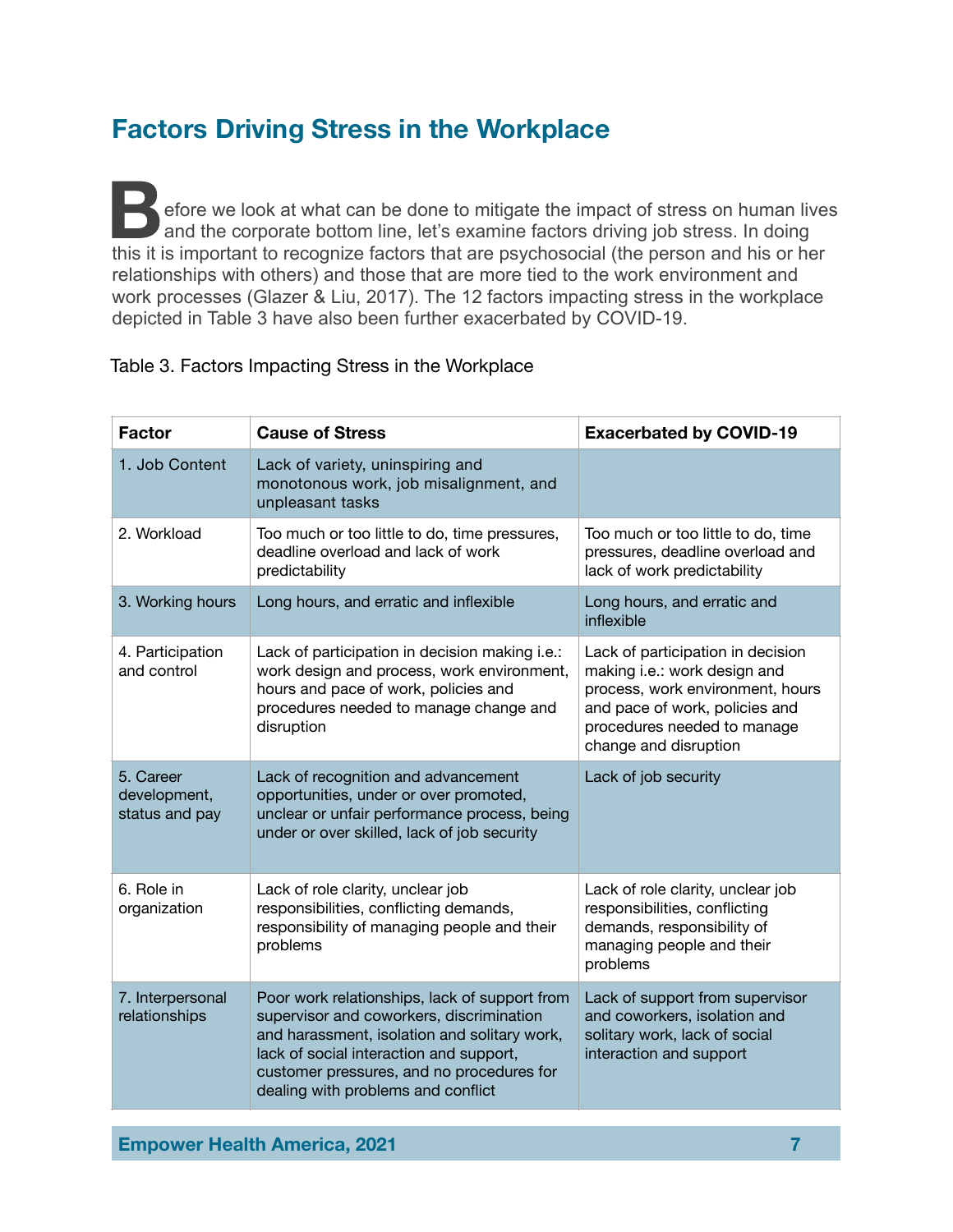| <b>Factor</b>                                                     | <b>Cause of Stress</b>                                                                                                                                                                     | <b>Exacerbated by COVID-19</b>                                                                                                                                                             |
|-------------------------------------------------------------------|--------------------------------------------------------------------------------------------------------------------------------------------------------------------------------------------|--------------------------------------------------------------------------------------------------------------------------------------------------------------------------------------------|
| 8. Tools,<br>training, and<br>processes                           | Lack of equipment and resources to do<br>the job, lack of training, and inefficient<br>work processes                                                                                      | Lack of equipment and resources to<br>do the job                                                                                                                                           |
| 9. Work<br>environment                                            | Unsatisfactory conditions, unpleasant or<br>dangerous physical conditions such as<br>crowding, noise, air pollution, or<br>ergonomic problems                                              | Unsatisfactory conditions such as<br>crowding, noise, ergonomic                                                                                                                            |
| 10 <sub>1</sub><br>Organizational<br>culture                      | Poor communication and leadership,<br>and lack of clarity about organizational<br>direction, objectives, and culture                                                                       | Poor communication and leadership,<br>and lack of clarity about organizational<br>direction, objectives, and culture                                                                       |
| 11. Work-home<br>interface                                        | Conflicting demands of work and home,<br>lack of support for problems at home,<br>and blurred boundaries between work<br>and home                                                          | Conflicting demands of work and<br>home, lack of support for problems at<br>home, and blurred boundaries<br>between work and home                                                          |
| 12. Mental<br>health, well-<br>being, and<br>stress<br>management | Lack of support and resources needed<br>to help employees manage mental<br>health and well-being issues, and<br>insufficient training to cope with work<br>and life demands and challenges | Lack of support and resources needed<br>to help employees manage mental<br>health and well-being issues, and<br>insufficient training to cope with work<br>and life demands and challenges |

#### Table 3. Factors that Impact Stress in the Workplace

Bonde, 2008; Netterstrom et al., 2008, Sahoo, n.d.; Workplace stress: A silent, n.d.)

Number 4, policies, in Table 3 is worth highlighting. **Organizations are having to make many decisions and implement new policies due to COVID. There is no rule book to follow which causes more ambiguity and uncertainty.** The remote work policy alone has polarized workforces causing additional stress and disruption. Some employees are comfortable working from home and are resisting returning to work. Others still have real concerns about their health and safety. Many organizations I consult are spending countless hours trying to reach a consensus on what to do.

As a consultant I work in the eye of the storm to help organizations mitigate risk and implement change. I witness first-hand the pain caused by stress. Table 4 specifies challenges at five organizations in the financial, retail, insurance, architecture, and engineering sectors. These top stressors are extracted from surveys from 653 people between November 2019 and October 2021. The findings highlight COVID's added impact and the many stressors coming from outside the workplace.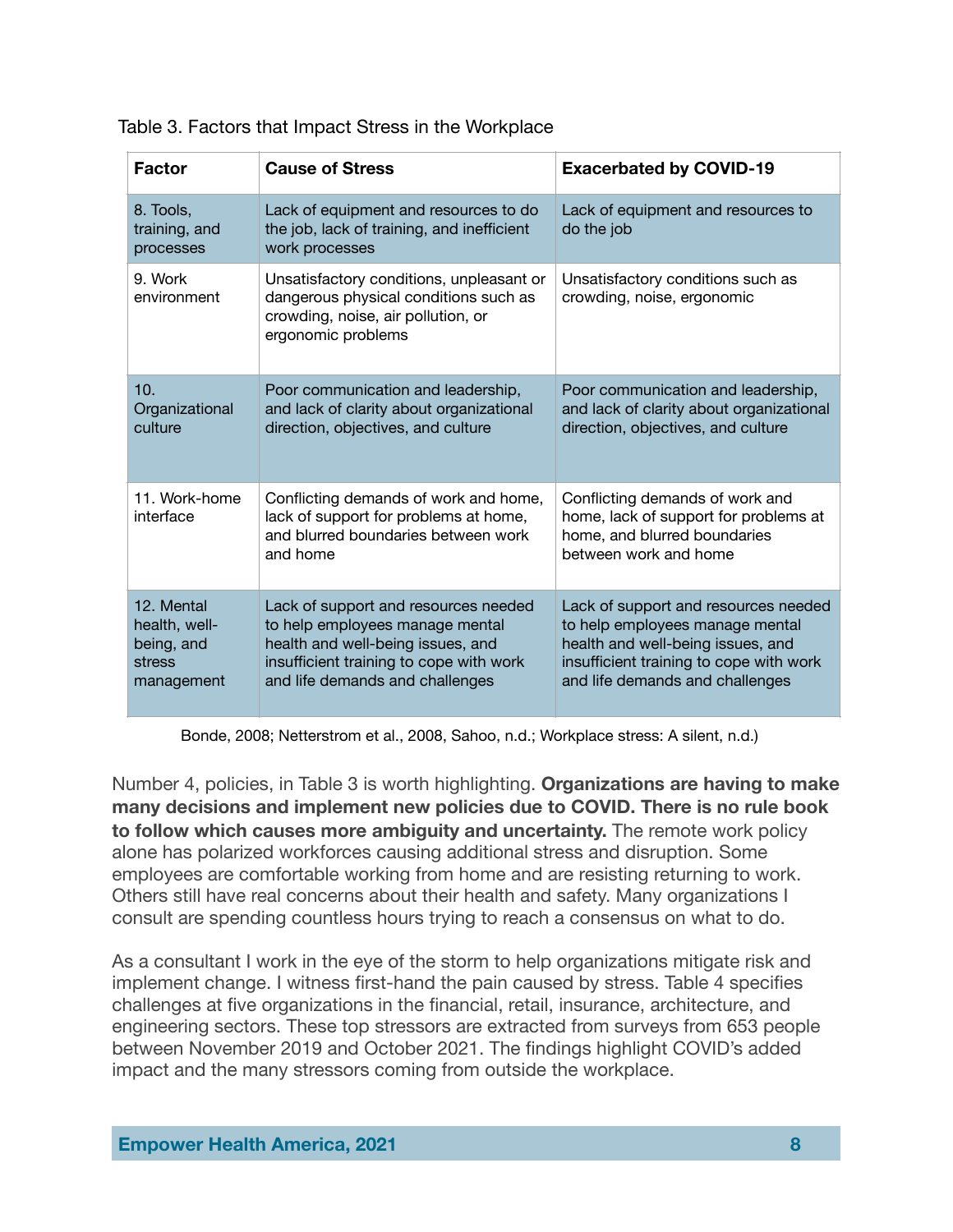| <b>Reported Stressor</b>       | <b>Details</b>                                                                                                                                                                                        |
|--------------------------------|-------------------------------------------------------------------------------------------------------------------------------------------------------------------------------------------------------|
| <b>Work-Life Balance</b>       | Blurred boundaries between work and home<br>Too much work and not enough time<br>Lack of time for hobbies, and self-care                                                                              |
| Family/Home Issues             | Marital problems<br>$\bullet$<br>Raising children<br>$\bullet$<br>Aging parents                                                                                                                       |
| <b>Personal Finance Issues</b> | The economy<br>Not enough money to pay bills<br>Lack of job security                                                                                                                                  |
| Personal Health Issues         | Sickness, both personal and family<br>$\bullet$<br>Fear of developing sickness, family developing sickness<br>$\bullet$<br>Lack of sleep and weight gain<br>$\bullet$<br>Substance abuse<br>$\bullet$ |
| Self-Esteem/Confidence         | Imposter syndrome<br>Feeling inadequate<br>Self-doubt<br>Lack of hope                                                                                                                                 |
| <b>Mental Health</b>           | Not enough time to do job<br>$\bullet$<br>Unrealistic deadlines<br>Long hours and unpredictable hours<br>$\bullet$<br>Work pressures due to COVID<br>$\bullet$                                        |
| <b>Current Events</b>          | <b>COVID</b><br>Turbulence in the political climate<br>Inequality and racial unrest                                                                                                                   |
| Social Connection              | Isolation and disconnection from work<br>$\bullet$<br>Lack of connection with friends and family<br>Technology fatigue<br>$\bullet$                                                                   |
| Lack of Support                | From supervisor(s)<br>From team<br>From spouse<br>Tools to do job well                                                                                                                                |
| Lack of Control                | Allocation of time<br>$\bullet$<br>Decision making<br>$\bullet$<br>Job uncertainty and advancement opportunities<br>$\bullet$<br>Workload and job responsibilities<br>$\bullet$                       |
| <b>Psychological Safety</b>    | Being criticized and micromanaged<br>Excluded and discriminated against<br>Not valued or appreciated<br>Lack of mental health support                                                                 |
|                                | (Empower Health America, 2019-2021)                                                                                                                                                                   |

### Table 4. Top Employee-Reported Stressors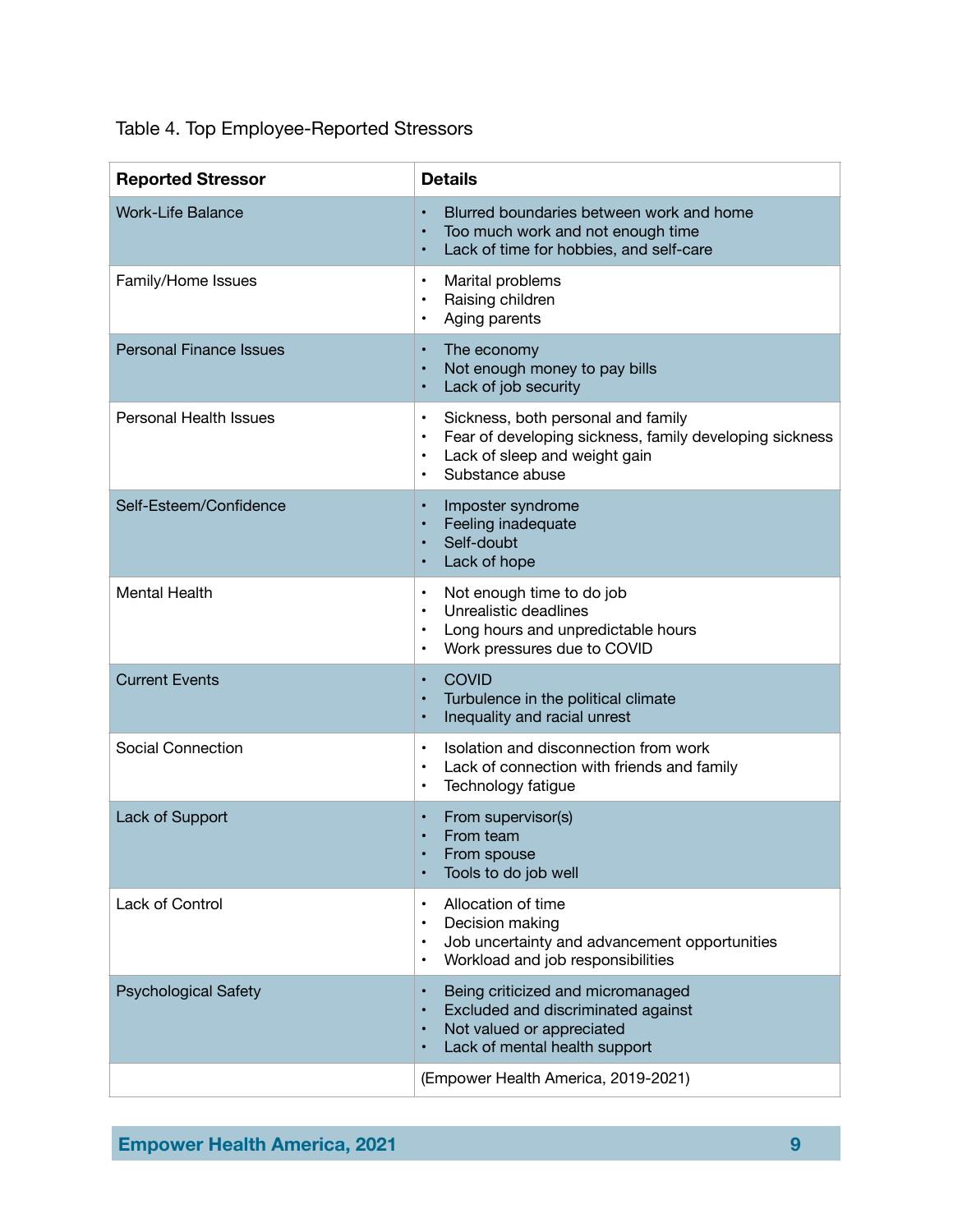Additionally, a financial leadership team I work with reported in June of 2021 that the following factors caused them the most stress.

- 1. Workload
- 2. Maintaining work-life balance
- 3. COVID health concerns
- 4. Time pressures
- 5. Home life issues
- 6. Personal health
- 7. Poor time management
- 8. Lack of self-confidence
- 9. Hard to separate work and home due to COVID
- 10. Not equipped to help struggling employees

Taken together, this data underlines the fact that now more than ever, employees are having a hard time checking their anxiety at the door, because stress bleeds into all dimensions of an individual's life, and work is certainly a big one.

To further complicate the dynamics of stress, not all employees experience stress in the same way. There is a distinct relationship between an individual's perception of stress and their ability to cope. Research suggests worker's experience, individual characteristics and personal resources can influence how she or he interprets and manages the specific conditions and demands of the job (Sahoo, 2016, p. 2). Thus, a situation that one person regards as motivating may cause another person to experience extreme stress. For example, an extrovert may be motivated working with other people and an introvert may find this same scenario stressful.

**Yet, with individual stress levels continuing to rise, it is more important than ever for companies to face workplace stress head on.**

# **Taking action to downgrade the stress tsunami**

rganizations and people are complex systems, so understanding the person and his or her relationships with others and the work environment and work processes will help organizations better manage stress and mitigate its risks. It is clear by now that stress is a complex subject requiring a systems approach to decision making. As a result, taking intentional action requires discovery.

The diagnostic chart presented in Table 1 can help the individual and organization identify stress risks. Identifying these risks is a critical part of the discovery process and should be used to inform the design of solutions.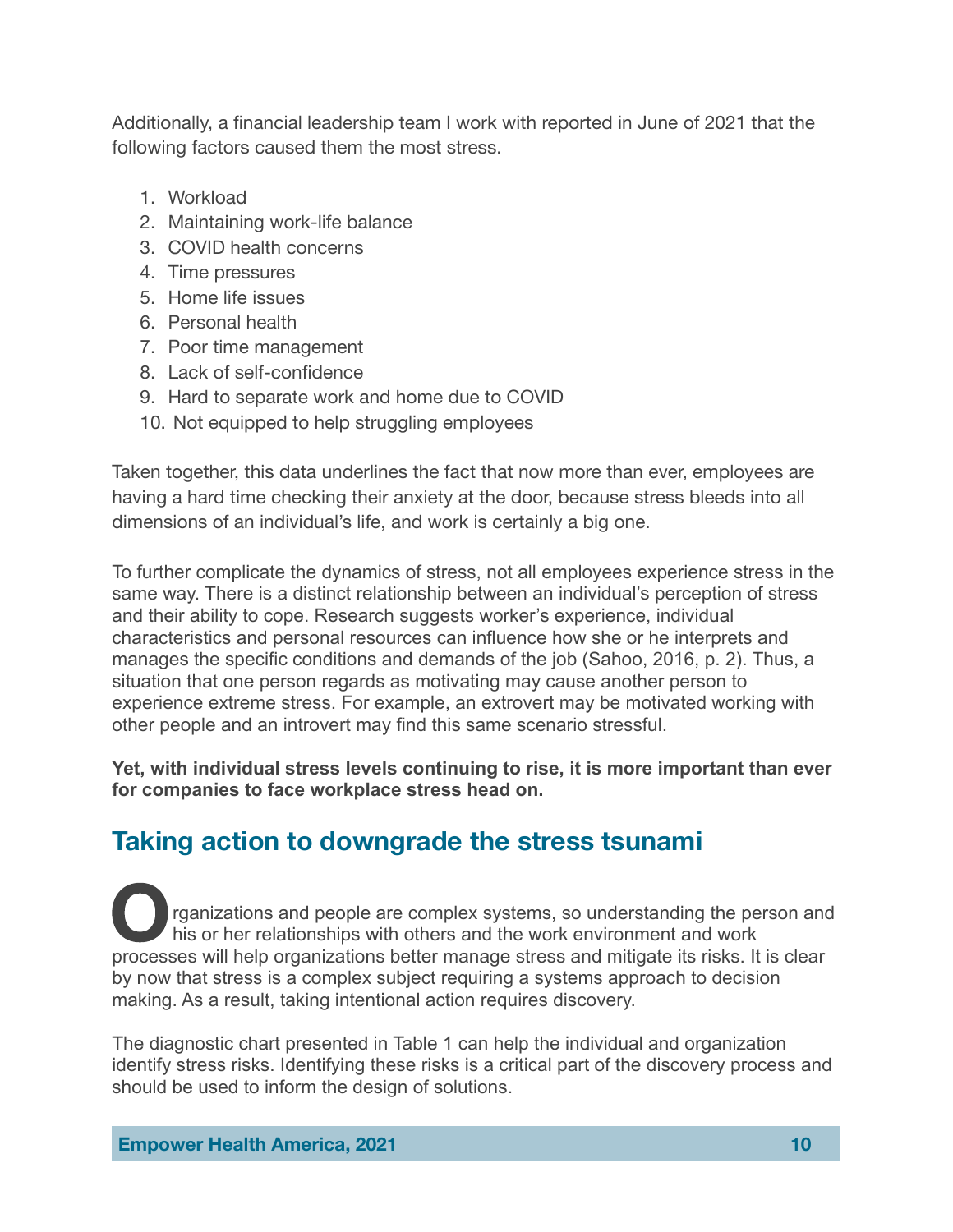As a social scientist and organization development consultant, I have partnered with 100's of businesses to institutionalize change. For over two decades I have helped organizations create healthier work environments and mitigate the negative effects caused by stress. The additional impact of COVID-19 is creating even greater damage to the mental health and well-being of individuals and the organizations in which they work.

**My consulting work with over 30 companies during COVID allowed me to identify where damage is being done and where changes can be made to mitigate that damage.** There was no roadmap to deal with the stress tsunami, so my clients and I designed one together. The Change Management Checklist focuses attention on 17 areas that need thorough evaluation.

#### **CHANGE MANAGEMENT CHECKLIST**

Identifying and diagnosing what is causing individual and organizational stress requires a holistic analysis of the organization. Below is a list to help you take inventory in all the right places.

- **Cultural and psychological safety**
- **Conboarding and integration**
- **Job alignment and design**
- **Work processes, demands, and** role clarity
- **Job autonomy and control**
- **Decision making**
- **Tools, technology, and equipment**
- **Work environment and conditions**
- **Interpersonal relationships**
- Social and work connection
- **Diversity, equity and inclusion**
- **Communication**
- Recognition and rewards
- **Mentorship and training**
- **Career advancement**
- **Policies and procedures**
- **Programs, and training designed to** support the safety, health, and wellbeing of employees

This Change Management Checklist provides structure to the organizational assessment process and makes it easier to identify where action should be taken. Still, smart organizations will leverage the expertise of internal and external organization development professionals who understand the change process and how to optimize success. Change is not easy, but it is possible with the right people, plan, and process.

The second whitepaper in this three-part series will provide change management and implementation strategies as well as a step-by-step process to follow to adopt and institutionalize desired change. Additionally, the next paper will explore training

**Empower Health America, 2021 11 11 11 11**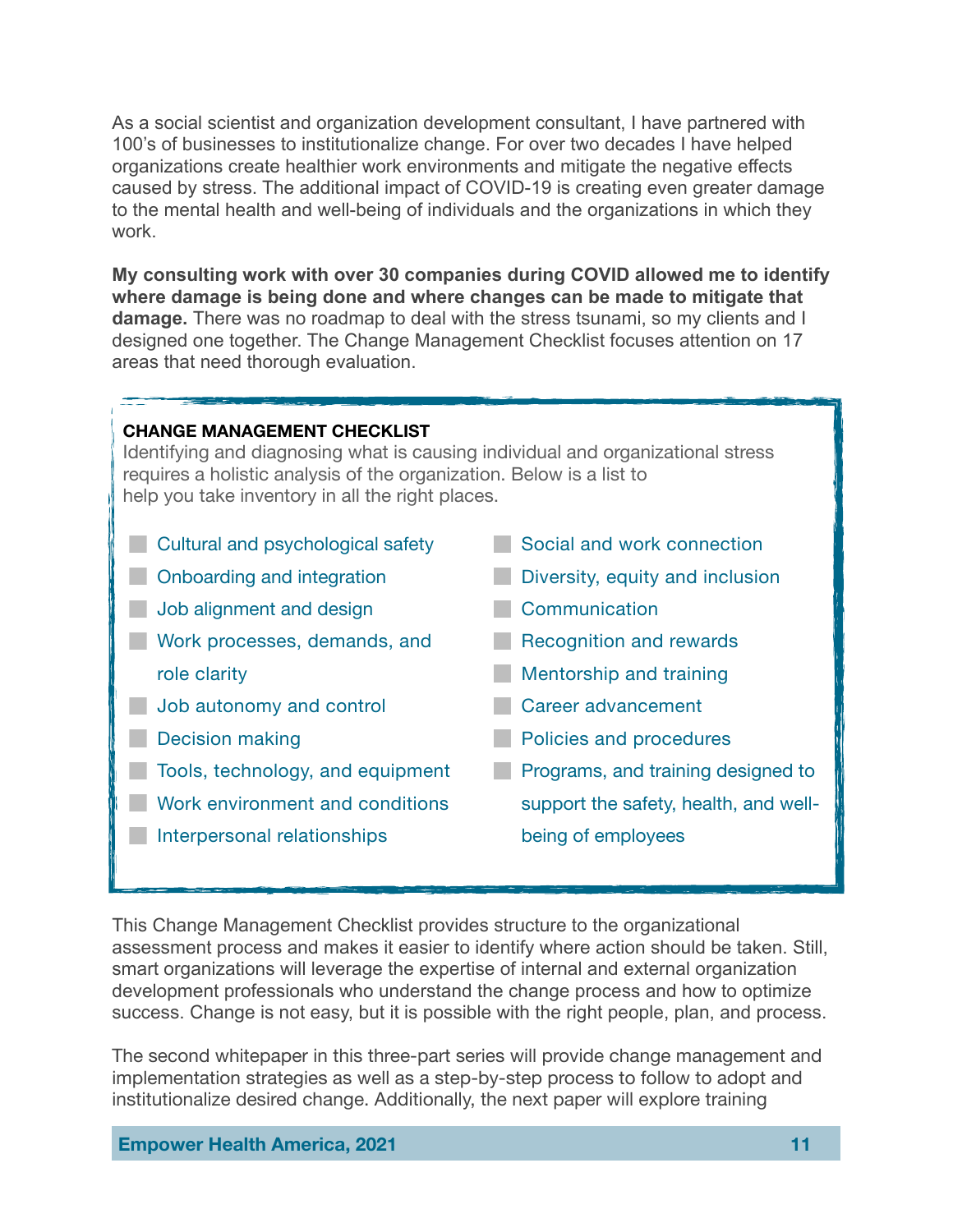programs progressive organizations provide to help individuals, teams, and leaders better manage the negative impact of stress (see Table 5 for a sneak peak).

#### Table 5. Training Offered at Progressive Organizations

- Psychological safety
- Emotional intelligence
- Resiliency
- Mindfulness
- Coping skills
- Mental, physical, and emotional well-being
- Work-life balance
- Time management
- Diversity, inclusion, and equity
- Conflict management
- Team building
- Virtual communication
- **Technology**
- Remote relationships
- Leadership development training – designed to equip leaders to better manage and support their team through change and disruption

Good stress or "eustress" is an important part of the organizational landscape. It motivates and empowers employees, it sparks creativity and innovation, and stress helps to elevate performance outcomes. It is when stress becomes unmanageable and it hits an organization like a tsunami, that damage and devastation occur. The data validating the impact of stress is undeniable, so forward-thinking organizations are not waiting for the storm they are preparing for it.

### **About Empower Health America**

*Empower Health America, founded by Terrie Reeves, helps organizations, leaders, teams, and individuals navigate the change process, and our 5P Change Model™ provides framework to make change adoption easier and possible. Terrie is a social scientist, seasoned consultant, coach, and educator who has designed and implemented over 200 programs focused on organizational change. Visit [EmpowerHealthAmerica.com](http://EmpowerHealthAmerica.com) today.*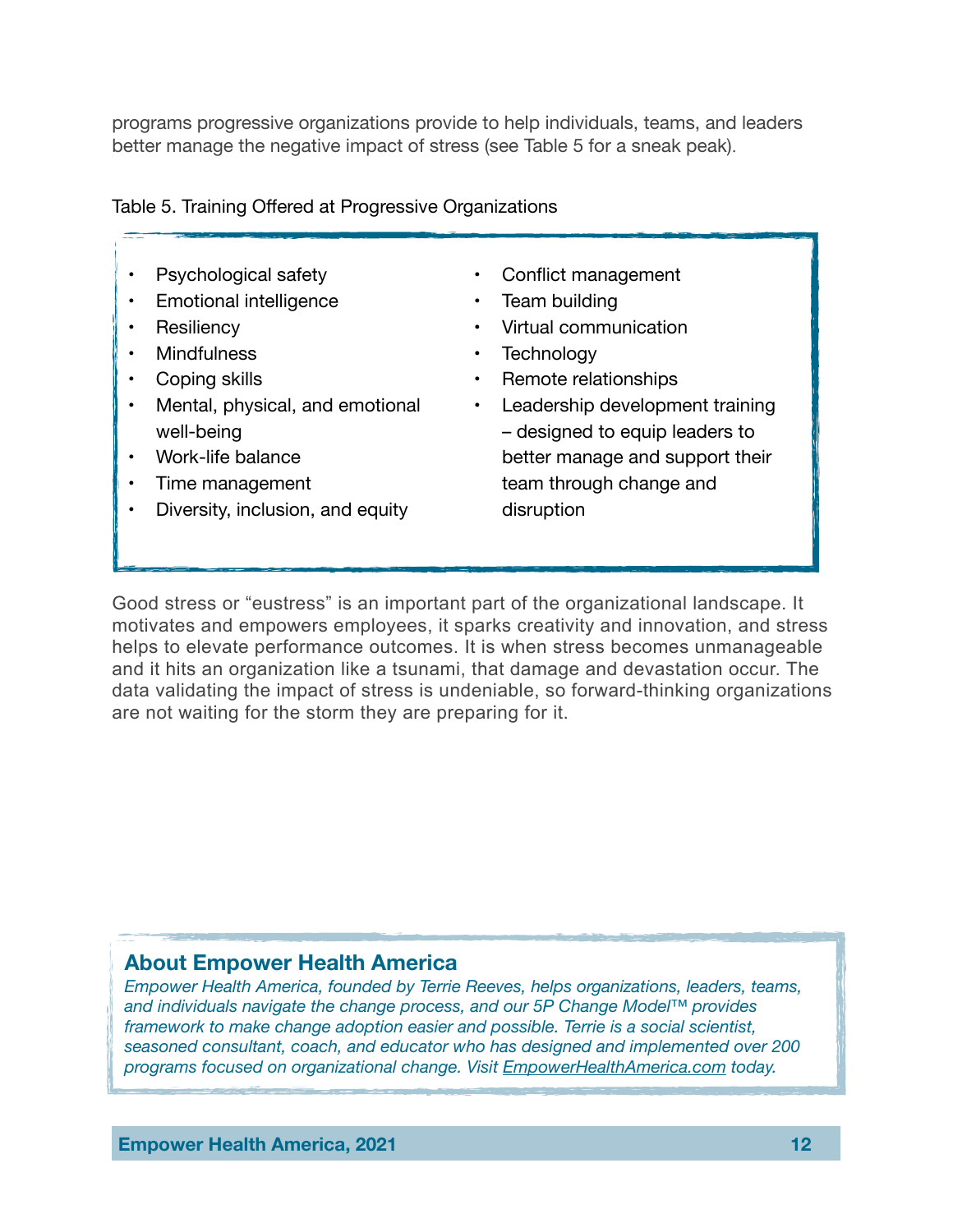# **References**

America's #1 Health Problem. (n.d.) The American Institute of Stress. Retrieved Nov. 1, 2021 from <https://www.stress.org/americas-1-health-problem/>

Bonde, J.P.E. (2008). Psychosocial factors at work and risk of depression: A systematic review of the epidemiological evidence. Occupational and environmental medicine, 65(7), [https://oem.bmj.com/content/65/7/438.short;](https://oem.bmj.com/content/65/7/438.short)

Digital communication tools. (n.d.) Start Your Business Magazine. Retrieved Oct. 25, 2021 from https://www.startyourbusinessmag.com/blog/2020/09/07/digitalcommunication-tools/

Evans, A.C. (2021, July 1) Envisioning the post-pandemic workplace: Psychological science will be a key tool as we shape the future of work. APA. Retrieved Nov. 1 2021 from <https://www.apa.org/monitor/2021/07/ceo>

Fink, G. (2016). Stress, definitions, mechanisms, and effects outlined: Lessons from anxiety In: Fink G, ed. Stress: Concepts, Cognition, Emotion, and Behavior, Volume 1 of the Handbook of Stress Series. San Diego: Elsevier Inc., 2016: 3-11.

Glazer, S. and Liu, C. (2017, April 26). Work, stress, coping, and stress management. Retrieved Oct. 23, 2021 from<https://doi.org/10.1093/acrefore/9780190236557.013.30>

Mental Health America. (2021). Mind the workplace. Retrieved Nov. 10, 2021, from https://mhanational.org/sites/default/files/MTW\_Report\_2021.pdf

Netterstrom, B. Conrad, N., Bech, P., Fink, P., Olsen, O. Rugulies, R., & Stansfield, S. (2008, November). The relation between work-related psychosocial factors and the development of depression. *Epidemiologic Reviews*, 30(1), 118–132, [https://doi.org/](https://doi.org/10.1093/epirev/mxn004) [10.1093/epirev/mxn004](https://doi.org/10.1093/epirev/mxn004)

Psychosocial and organizational factors. (n.d.) In *Encyclopedia of Occupational Health and Safety (ch. 34)*[. Retrieved Oct. 25, 2021 from https://www.iloencyclopaedia.org/](https://www.iloencyclopaedia.org/part-v-77965/psychosocial-and-organizational-factors) [part-v-77965/psychosocial-and-organizational-factors](https://www.iloencyclopaedia.org/part-v-77965/psychosocial-and-organizational-factors) and https://www.cdc.gov/niosh/ docs/99-101/#What%20are%20the%20Causes%20of%20Job%20Stress

Sahoo, S.R. (2016) Management of stress at workplace. *GJMBR 16*(1) [https://](https://globaljournals.org/GJMBR_Volume16/1-Management-of-Stress-at-Workplace.pdf) [globaljournals.org/GJMBR\\_Volume16/1-Management-of-Stress-at-Workplace.pdf](https://globaljournals.org/GJMBR_Volume16/1-Management-of-Stress-at-Workplace.pdf)

Stress and health disparities report (2017). APA. Retrieved Oct. 25 2021 from [http://](http://www.apa.org/pi/health-disparities/resources/stress-report.aspx) [www.apa.org/pi/health-disparities/resources/stress-report.aspx](http://www.apa.org/pi/health-disparities/resources/stress-report.aspx)